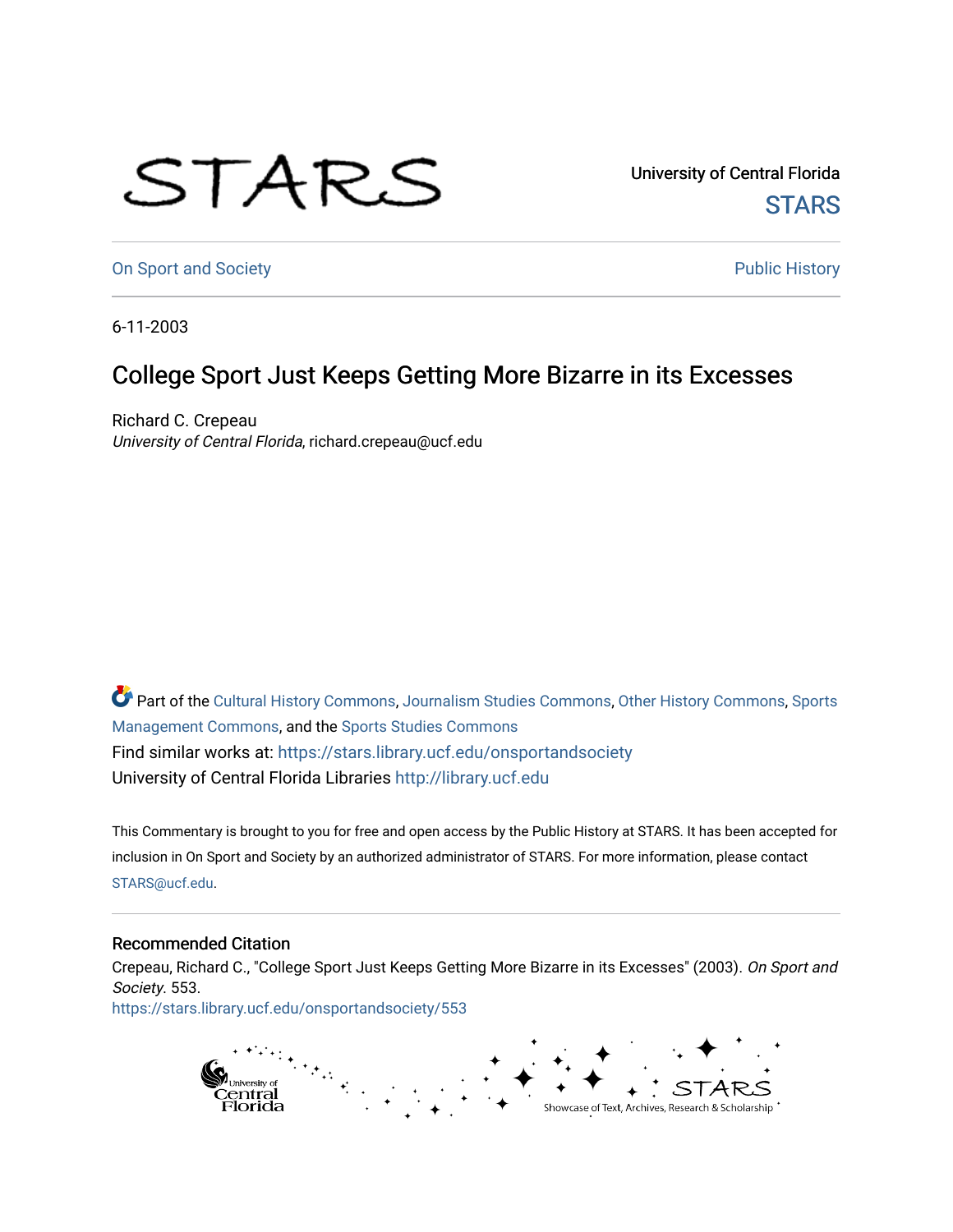## SPORT AND SOCIETY FOR H-ARETE June 11, 2003

In the past two months I have come to an entirely new appreciation of intercollegiate athletics. I now see how it serves the aims of higher education and builds character. It is clear that it is not about the money and that coaches are true educators guiding young men and women to a life of the highest ethical and moral standards. I have been wrong and I am willing to stand tall and admit it. This is clearly an institution within the institution of higher learning that is worth protecting, preserving, and cherishing.

I offer the following six items which lead me to my new point of view:

- 1) Last week the Atlantic Coast Conference (ACC) announced that it would seek to expand to twelve teams by enticing Miami, Syracuse, and Boston College away from the Big East Conference. This would severely cripple the Big East and drastically cut their revenues and profit margins. This loss of revenue and membership might even put the Big East out of business. Those seeking to clean up the Big East would thus achieve their goals. The conference will have much less reason to corrupt itself for commercial purposes. Even better it might just vanish and therefore not be able to corrupt anyone.
- 2) The remaining members of the Big East Conference have brought a lawsuit against Miami and Boston College to prevent them from leaving the Big East and joining the ACC. This will accomplish two important objectives for college athletics. First, it will prevent the ACC from dividing into two divisions, creating a conference championship game, which they will then sell to television networks for obscene amounts of money that they will divide among themselves. This would be another great victory in the fight against commercialism in intercollegiate athletics. Second, if successful and if damages are awarded, this lawsuit could drive the athletic departments at Miami and Boston College into bankruptcy and thus save them from further corrupting themselves and their educational institutions. This will leave only Syracuse to suffer the moral and ethical perils of enhanced revenues.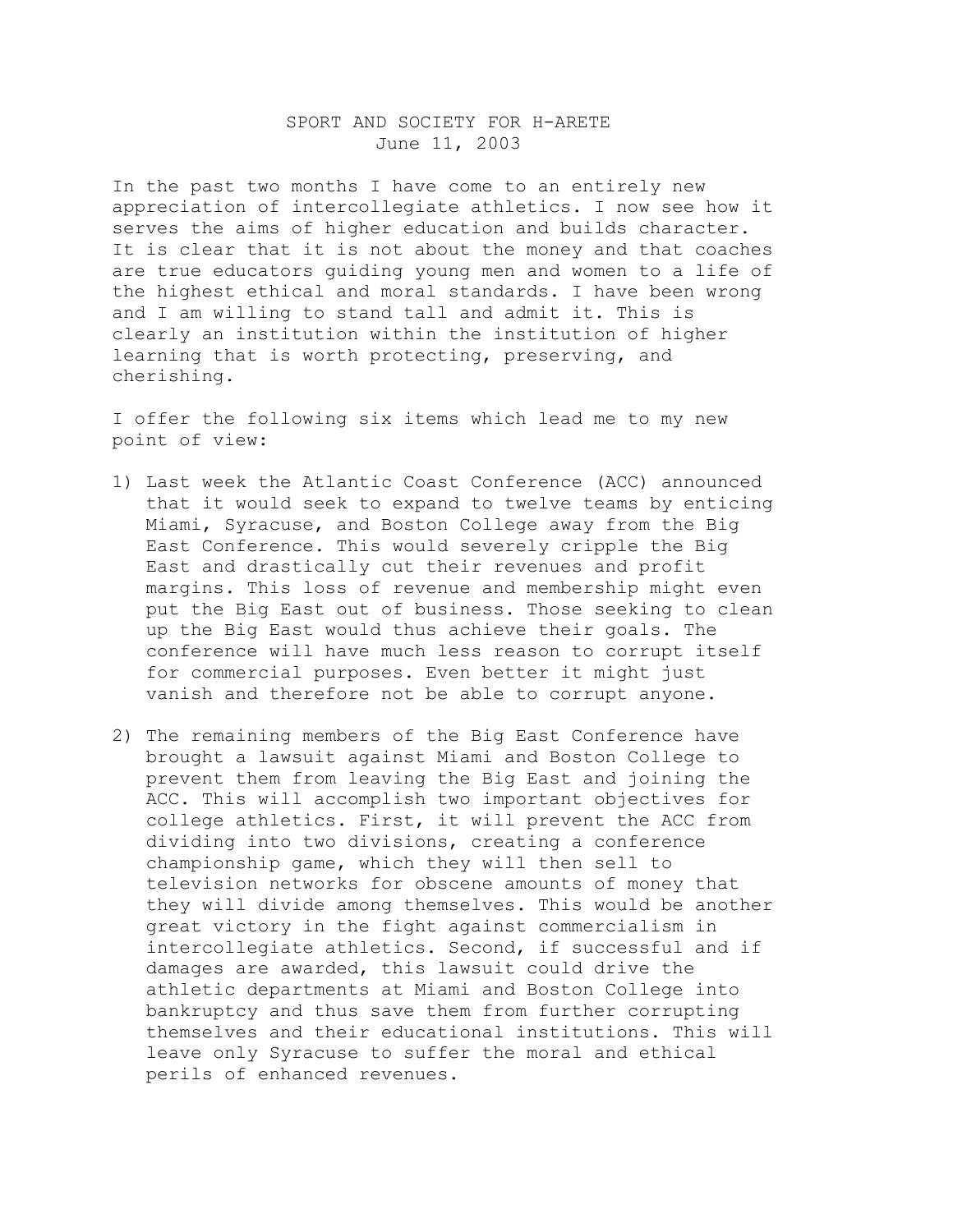- 3) One college football coach and one college basketball coach were found doing fieldwork to better prepare themselves as leaders of men. The Alabama coach, who will now never lead the football players of Alabama in a pre-game prayer, was found to be enjoying the good life in Florida with some ladies of the evening who in turn made rather liberal use of his credit card. Somehow the University of Alabama got wind of this and fired the coach. At Iowa State the basketball coach was doing fieldwork among undergraduate co-eds in fraternity and sorority houses while on road trips. He too lost his job. These are encouraging developments as both coaches made serious mistakes in these matters. It is unthinkable that they would engage in such activities without their players, and it is good to know that once this sort of activity reached the newspapers the universities were more or less quick to respond.
- 4) It was touching to see Coach Bowden appearing in court to clarify the fact that once the troubles of his quarterback became public knowledge Florida State University was willing to dump that quarterback. It is reassuring to know that an athletic department is still capable of conducting a thorough and complete internal investigation of itself and not turn up anything damaging regardless of the evidence. These are kinds of skills and lessons those heading out into the real world of Enron and American politics need to take with them.
- 5) It is edifying to see a football coach at a major university who has not lost contact with his roots, who has not forgotten the people from his neighborhood. Why would anyone object to putting \$5000 into an NCAA Tournament pool just because the NCAA rule book banns gambling by its coaches and players? And isn't \$5,000 just chump change for some making in the neighborhood of \$1.5M a year? This is the kind of educator we all aspire to be.
- 6) No one, not a single player, has corked a bat in college baseball in years.

If this isn't enough to convince you that college athletics is in fine shape, then I don't know what else I can say except to point out that the Southeastern Conference has announced that it has some \$100M in revenues to disperse to its members schools. This should more than offset whatever